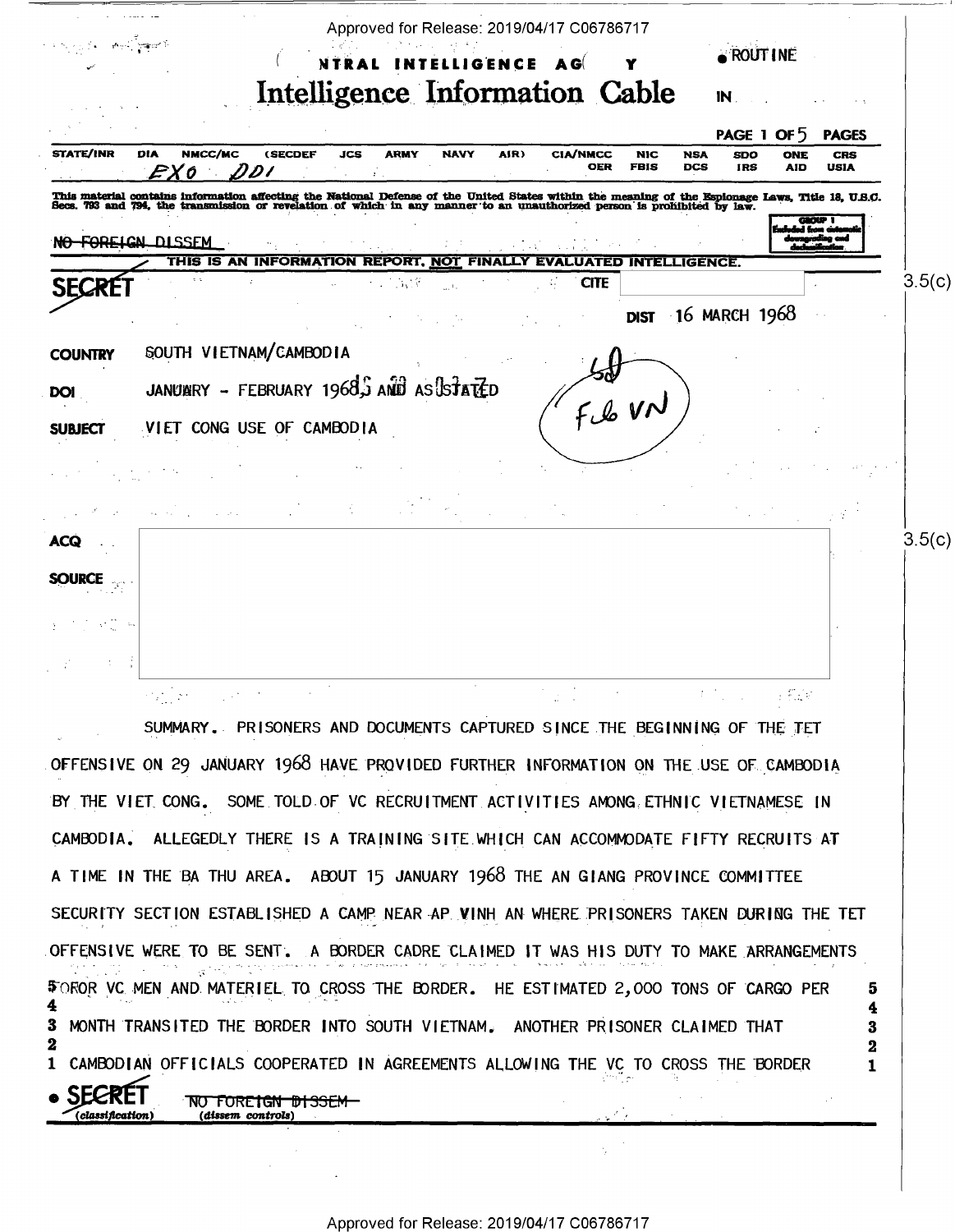|  | Approved for Release: 2019/04/17 C06786717 |  |  |
|--|--------------------------------------------|--|--|
|--|--------------------------------------------|--|--|

| . н. н.<br><br>٠. | $\sim$ 100 $\pm$      |                   |        |
|-------------------|-----------------------|-------------------|--------|
|                   | $\mathbf{N}$          |                   |        |
|                   |                       |                   |        |
| tich and only the |                       | <b>All Avenue</b> | 3.5(c) |
|                   |                       |                   |        |
|                   | DACE $2$ OF $5$ DACES |                   |        |

1

NO FORFIGN DISSEM (dissem controls

FREELY AND FREE OF CHARGE TO CONDUCT VC BUSINESS ON CAMBODIAN SOIL. END OF SUMMARY.

 $1.1$ VIET CONG USE OF CAMBODIA AS A SAFEHAVEN FOR INSTALLATIONS, AS A SOURCE AND TRANSIT ROUTE FOR FOOD AND SUPPLIES, AND TO SOME EXTENT AS A SOURCE OF MANPOWER WAS. SUSPECTED AND TO A LIMITED DEGREE CONFIRMED PRIOR TO THE TET OFFENSIVE. SINCE THE TET OFFENSIVE OUR KNOWLEDGE HAS BEEN AUGMENTED THROUGH INTERROGATIONS OF SEVERAL KNOWLEDGE-ABLE PRISONERS, SOME VERY LOW LEVEL, WHO KNEW NOTHING MORE THAN THAT THEY HAD BEEN TRAINED IN CAMBODIA OR HAD INFILTRATED INTO SOUTH VIETNAM FROM CAMBODIA, AND SOME WHO HELD RESPONSIBLE POSITIONS WHICH GAVE THEM ACCESS TO INFORMATION ABOUT VIET CONG (VC) USE OF CAMBODIA.

THE VC APPARENTLY WERE RECRUITING ETHNIC VIETNAMESE IN CAMBODIA FOR SOME TIME  $2.$ PRIOR TO THE TET OFFENSIVE. RECRUITMENT UNDOUBTEDLY OCCURRED AT SEVERAL LOCATIONS THROUGHOUT CAMBODIA BUT WAS CENTERED IN PHNOM PENH AND THE CAMBODIAN PROVINCES CLOSE TO THE SOUTH VIETNAMESEEBORDER. A CAPTURED VC DOCUMENT DATED 6 JANUARY FROM GROUP 80C TO COMPANY 4/GROUP 129 SAID THAT NHA BE (POSSIBLY NHA BE SUBREGION MR 4) HAD RECEIVED 79 TYPE "C" RECRUITS (VIETNAMESE PREVIOUSLY LIVING IN FOREIGN COUNTRIES). GROUP 129 WAS REQUESTED TO PROVIDE SPECIFIC INSTRUCTIONS ON THE RECEPTION OF AN UNSPECIFIED NUMBER OF THIS TYPE OF RECRUIT FROM THE NATIONAL FRONT FOR THE LIBERATION OF SOUTH VIETNAM. IN NOVEMBER 1967 CONTINGENTS OF SEVEN OR EIGHT ETHNIC VIETNAMESE WHO HAD BEEN RECRUITED BY THE VC WERE LEAVING ON THE AVERAGE OF ONCE A WEEK FROM PHNOM PENH, A 34-YEAR- $\overline{\mathbf{4}}$ OLD VC CADRE CAPTURED IN SAIGON DURING THE TET OFFENSIVE SAID THAT HE AND OTHERS  $\boldsymbol{2}$  $\mathbf{2}$ 1

> <del>NO FOREIGN DISSEN</del> (dissem controls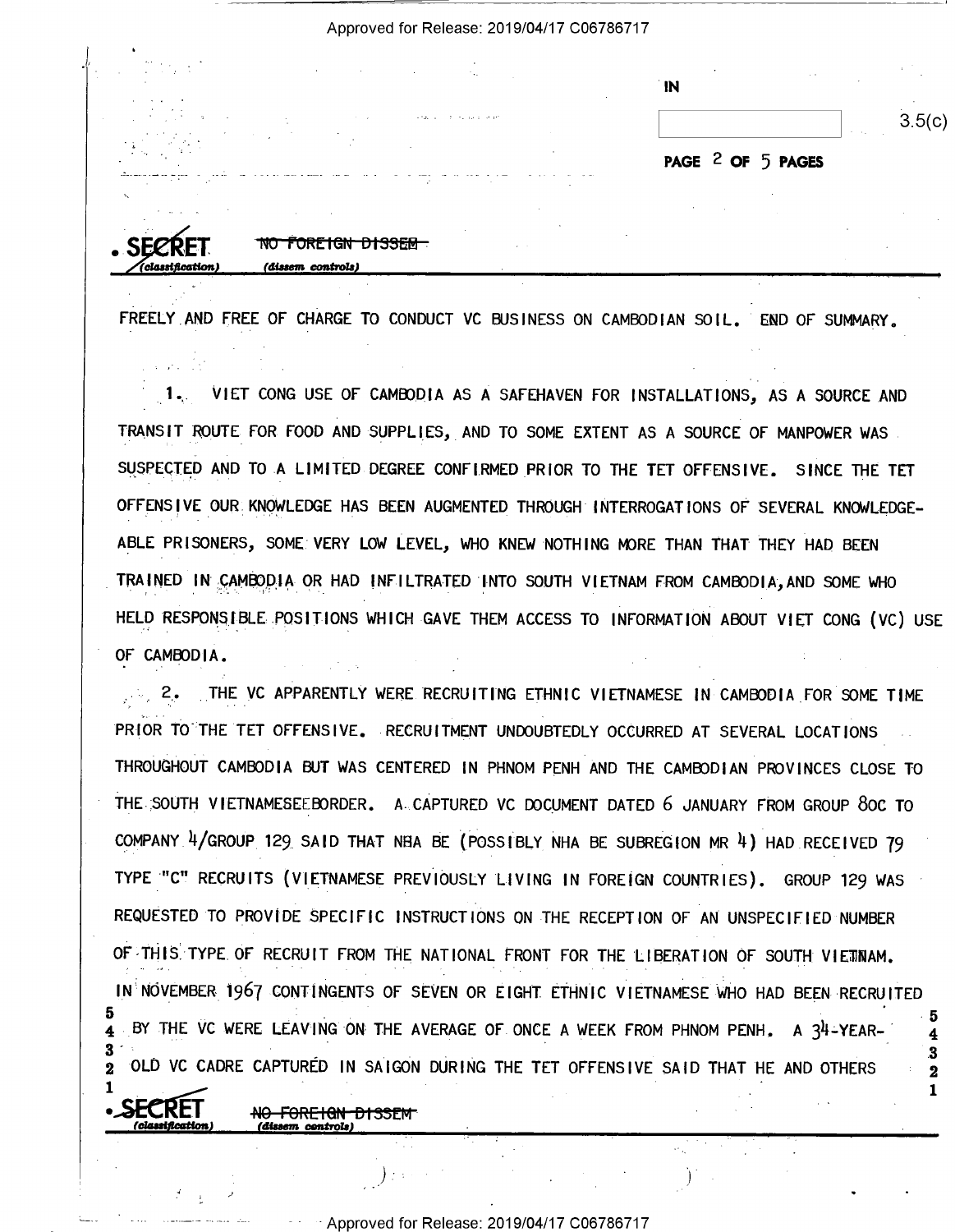Approved for Release: 2019/04/17 C06786717

IN

PAGE 4 OF5 **PAGES** 

<del>FOREIGN DISSEM</del> *(dissem controls)* 

N<del>O FORE IGN DISSEM</del>

(diesem controle)

25 DECEMBER 1967 HIS UNIT WAS IN A FOREST ON CAMBODIAN TERRITORY WHERE THE STORAGE DEPOTS OF GROUP 85B (9TH VC DIVISION) WERE LOCATED. IN MID-JANUARY HIS UNIT MOVED BACK TO SOUTH VIETNAM FROM CAMBODIA TO PARTICIPATE IN THE TET OFFENSIVE. ANOTHER DIARY KEPT BY SOMEONE WHO HAD INFILTRATED FROM NORTH VIETNAM TO SOUTH VIETNAM NOTED THAT ON 18 JANUARY THE WRITER HAD PERFORMED GUARDIDUTY "AS A CAMBODIAN SOLDIER" JUST PRIOR TO DEPARTURE FROM CAMBODI A TO SERVE IN THE TET OFFENSIVE.

 $-6.$ FOR SOME TIME GOODS HAVE REPORTEDLY BEEN SHIPPED FROM CAMBODIA TO SOUTH VIETNAM FOR USE BY THE VC. TUT ONE OF THE PRISONERS CAPTURED DURING THE TET OFFENSIVE GIVES A MORE DETAILED DESCRIPTION OF THE TRANSACTIONS. ACCORDING TO A BORDER CADRE OF THE VC AN GIANG PROVINCE COMMITTEE WHOSE DUTIES INCLUDED CONTACTING LOCAL CAMBODIAN OFFICIALS TO ARRANGE FOR VC MEN AND MATERIEL TO TRAVEL ACROSS THE BORDER, GOODS WERE TRANSPORTED FROM PHNOM PENH AND SIHANOUKVILLE FOR USE BY THE VC. HELESTIMATED T 2,000 TONS OF CARGO PER MONTH WERE BROUGHT BY BOAT, SAMPAN, OR TRUCK INTO SOUTH VIETNAM FOR THE VC. THE PRISONER SAID, HOWEVER, THAT SINCE MID-1967 ONLY ABOUT SIXTY PERCENT OF THE USUAL AMOUNT OF GOODS HAS FLOWED ACROSS THE BORDER BECAUSE BORDER CONTROLS BEGAN TO BE MORE EFFECTIVELY IMPLEMENTED BY SIHANOUK. PRISONERS CAPTURED IN III CORPS REPORTED THAT THEIR UNITS OBTAINED RICE FROM CAMBODIA. ONE SAID THAT HE WAS SENT TO CAMBODIA THREE OR FOUR TIMES A MONTH TO HELP TRANSPORT RICE FOR HIS UNIT.

THE COMPLICITY OF CAMBODIAN MILITARY OFFICIALS, BORDER GUARDS AND CUSTOMS  $7.$ PERSONNEL IN VC ACTIVITIES IN CAMBODIA HAS BEEN FREQUENTLY REPORTED BEFORE. ONE OF -3  $\bf{2}$ THE RECENT PRISONERS

 $3.3(h)(2)$ 

5

 $\overline{\mathbf{4}}$ 

 $\bf{2}$ 

 $3.5(c)$ 

V.

Approved for Release: 2019/04/17 C06786717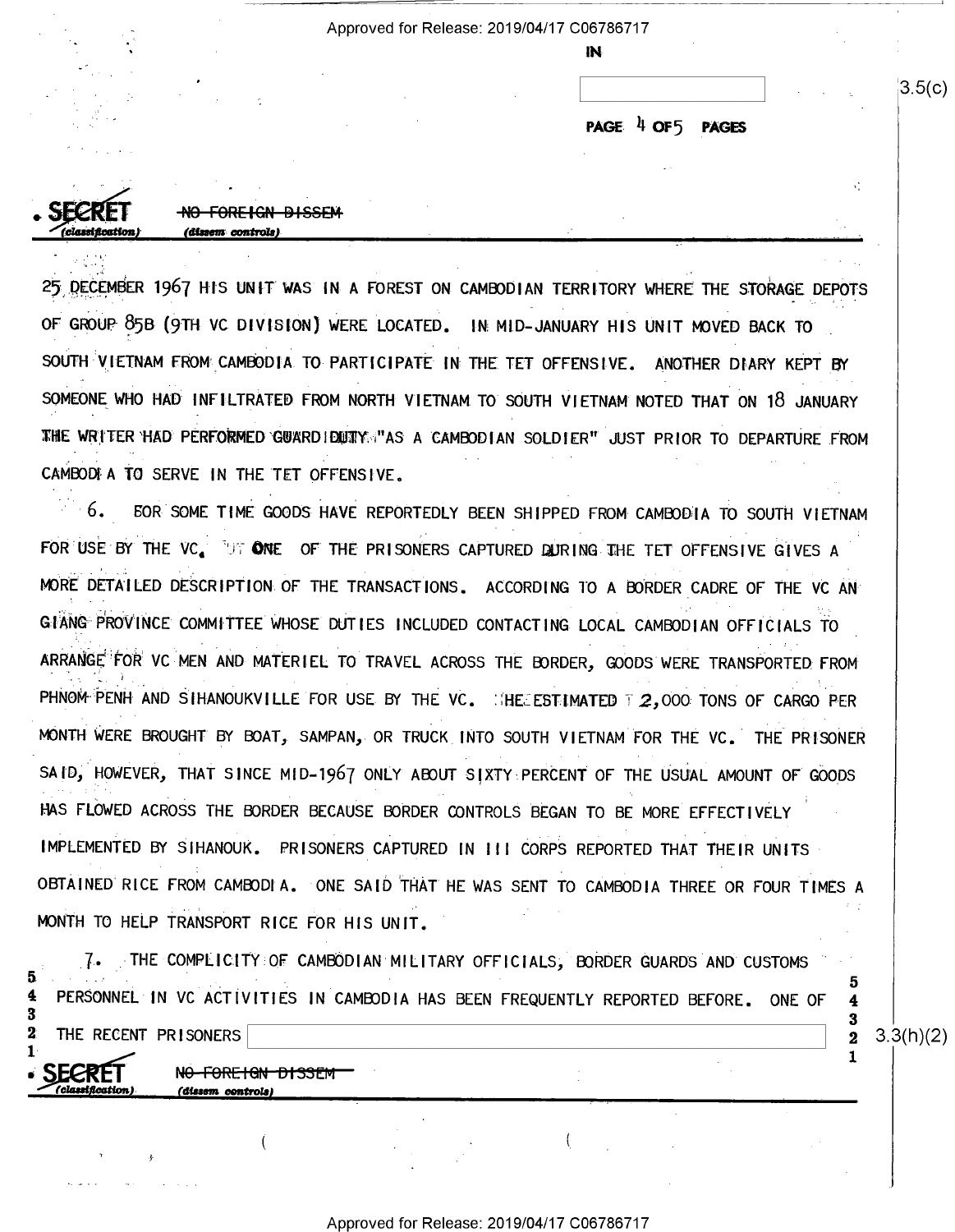| <b>Section</b>                                                                                                                            |                   |        |
|-------------------------------------------------------------------------------------------------------------------------------------------|-------------------|--------|
| $\sim 100$<br>the control and the state that the control of the                                                                           |                   | 3.5(c) |
| <b>SAFE SERVICE</b><br><b>Contact Contact</b><br>and the<br>and the state<br><b>Service</b><br><b>COMP</b><br>12.100<br>$\cdot$<br>$\sim$ | PAGE 3 OF 5 PAGES |        |

Approved for Release: 2019/04/17 C06786717

| . SECRÉT         | <b>FOREIGN DISSEM</b><br>$\mathbf{M}$<br>UTT |  |  |  |
|------------------|----------------------------------------------|--|--|--|
| (classification) | (dissem controls)                            |  |  |  |
|                  |                                              |  |  |  |

WALKED FROM CAMBODIA FOR SEVEN NIGHTS BEFORE THE SAIGON BATTLE. HE CLAIMED TO HAVE BEEN PRESSED INTO SERVICE BY THE VC. ACCORDING TO ANOTHER CAPTURED VC. THE BATTALION WHICH ATTACKED MOC HOA WAS MADE UP OF ETHNIC VIETNAMESE RECRUITS FROM CAMBODIA.

 $3.$ THE VC HAVE BEEN CONSTRUCTING TRAINING SITES AND OTHER INSTALLATIONS IN CAMBODIA AT LEAST SINCE 1960. ACCORDING TO SEVERAL PRISONERS CAPTURED DURING THE TET OFFENSIVE, THE BA THU AREA OF CAMBODIA SERVED AS A TRAINING SITE FOR THEM. FOR EXAMPLE, COMPANY 3, VC 6TH BATTALION COMPOSED OF FORTY SOLDIERS, WAS THERE FROM EARLY JANUARY 1968 UNTIL 28 JANUARY; THE RECRUITS, HOWEVER, ARRIVED AT VARIOUS TIMES DURING THE LATTER PART OF 1967. THE TRAINING CENTER COULD TRAIN ABOUT FIFTY RECRUITS AT A TIME. ALLEGEDLY TRAINING INCLUDED COURSES IN THE MAINTENANCE AND FIRING OF AK AND CKC RIFLES. AND IN INDIVIDUAL COMBAT TECHNIQUES. IN ADDITION, THE RECRUITS STUDIED MILITARY THEORY DAILY. ACCORDING TO ONE PRISONER, COMPANY 3 WAS THE ONLY UNIT TO LEAVE THE BA THU AREA FOR SAIGON AT THE END OF JANUARY. NONE OF THE OTHER UNITS AT BA THU WAS IDENTIFIED.

4. ACCORDING TO ONE PRISONER, POLITICAL PRISONERS TAKEN DURING THE TET OFFENSIVE WERE TO BE SENT TO A NEW CAMP WHICH THE AN GIANG PROVINCE COMMITTEE SECURITY SECTION HAD ESTABLISHED NEAR AP VINH AN ABOUT 15 JANUARY. THIS PRISONER ALSO SAID THAT SINCE 1960, VARIOUS PROVINCE AND DISTRICT COMMITTEES HAVE BEEN USING THREE OTHER CAMPS LOCATED ON CAMBODIAN SOIL FOR MEETINGS, TRAINING SITES, BIVOUAC AREAS, AND COMMO-LIAISON STATIONS. ALL OF THE CAMPS USED SOME SORT OF CAMOUFLAGING TECHNIQUES AND AT LEAST ONE OF THEM HAD 4 NO PERMANENT BUILDINGS AND MOVED EVERY THREE DAYS WITHIN A ONE KILOMETER RADIUS. 5. IN A CAPTURED NORTH VIETNAMESE ARMY (NVA) DIARY, THE WRITER STATED THAT ON  $\mathbf{2}$  $\mathbf{2}$ 1 1. NO FOREIGN DISSEM

dimem centrolel